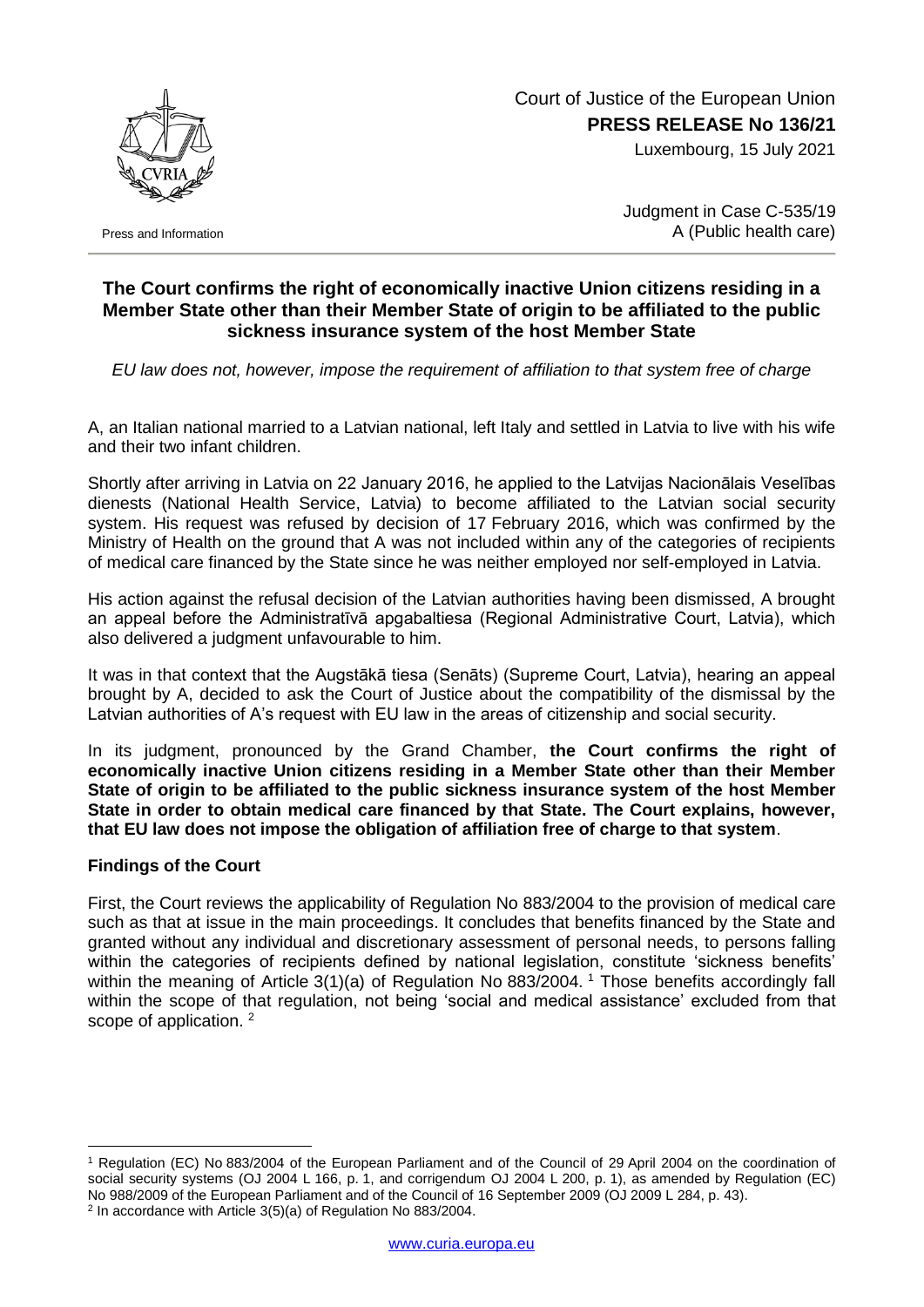Second, the Court examines, in essence, whether Article 11(3)(e) of Regulation No 883/2004 and Article 7(1)(b) of Directive 2004/38<sup>3</sup> preclude national legislation which excludes from the right to be affiliated to the public sickness insurance system of the host Member State, in order to obtain medical care financed by that State, economically inactive Union citizens who are nationals of another Member State and who fall, by virtue of Article 11(3)(e) of that regulation, within the scope of the legislation of the host Member State and who are exercising their right of residence in the territory of that State under Article 7(1)(b) of that directive.

In that regard, the Court states, first, that, in the context of the system of conflict rules established by Regulation No 883/2004, <sup>4</sup> for determining the national legislation applicable to the receipt of the social security benefits, **economically inactive persons are, in principle, covered by the legislation of the Member State in which they reside.**

It notes, next, that, when they lay down the conditions establishing the right to become a member of a social security scheme, the Member States are under an obligation to comply with the provisions of EU law in force. In particular, the conflict rules laid down by Regulation No 883/2004 are mandatory for the Member States, they cannot determine to what extent their own legislation or that of another Member State is applicable.

Accordingly, **a Member State cannot, under its national legislation, refuse to affiliate to its public sickness insurance scheme a Union citizen** who, under Article 11(3)(e) of Regulation No 883/2004, on the determination of the legislation applicable, comes under the legislation of that Member State.

Finally, the Court examines the effect on the social security scheme of the host Member State of the provisions of Directive 2004/38, in particular Article 7(1)(b). It follows from the latter provision that, throughout the period of residence in the territory of the host Member State of more than three months and less than five years, economically inactive Union citizens must in particular have comprehensive sickness insurance cover for themselves and their family members so as not to become an unreasonable burden on the public finances of that Member State.

As regards the relationship between that condition for residence in accordance with Directive 2004/38 and the obligation of affiliation under Regulation No 883/2004, the Court states that **the host Member State of an economically inactive Union citizen may provide that access to that system is not free of charge in order to prevent that citizen from becoming an unreasonable burden on the public finances of that Member State.**

The Court considers that the host Member State is entitled to make the affiliation to its public sickness insurance scheme of an economically inactive Union citizen residing in its territory on the basis of Article 7(1)(b) of Directive 2004/38 subject to conditions, such as the conclusion or maintenance by that citizen of comprehensive private sickness insurance, enabling the reimbursement to that Member State of the health expenses which it incurred for that citizen's benefit, or the payment, by that citizen, of a contribution to that Member State's public sickness insurance scheme. It is nevertheless for the host Member State to ensure that the principle of proportionality is observed in that context and, therefore, that it is not excessively difficult for that citizen to comply with such conditions.

The Court concludes that Article 11(3)(e) of Regulation No 883/2004, read in the light of Article 7(1)(b) of Directive 2004/38, precludes national legislation which excludes from the right to be affiliated to the public sickness insurance system of the host Member State, in order to obtain medical care financed by that State, economically inactive Union citizens who are nationals of another Member State and who fall, by virtue of that regulation, within the scope of the legislation

1

<sup>3</sup> Directive 2004/38/EC of the European Parliament and of the Council of 29 April 2004 on the right of citizens of the Union and their family members to move and reside freely within the territory of the Member States amending Regulation (EEC) No 1612/68 and repealing Directives 64/221/EEC, 68/360/EEC, 72/194/EEC, 73/148/EEC, 75/34/EEC, 75/35/EEC, 90/364/EEC, 90/365/EEC and 93/96/EEC (OJ 2004 L 158, p. 77 and corrigendum OJ 2004 L 229, p.35). <sup>4</sup> Article 11(3)(e) of Regulation No 883/2004.